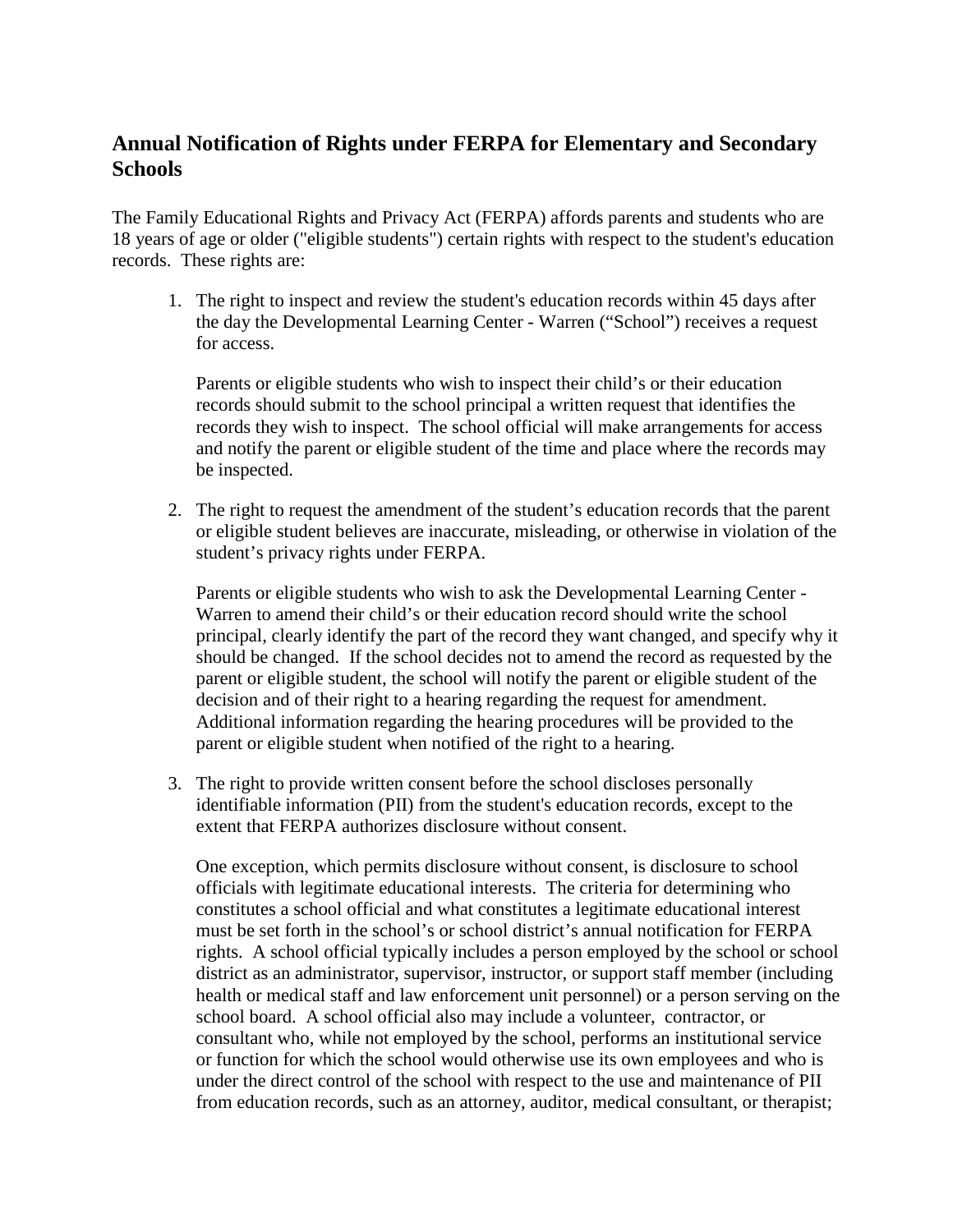a parent or student volunteering to serve on an official committee, such as a disciplinary or grievance committee; or a parent, student, or other volunteer assisting another school official in performing his or her tasks. A school official typically has a legitimate educational interest if the official needs to review an education record in order to fulfill his or her professional responsibility.

Upon request, the school discloses education records without consent to officials of another school or school district in which a student seeks or intends to enroll, or is already enrolled if the disclosure is for purposes of the student's enrollment or transfer. [NOTE: FERPA requires a school or school district to make a reasonable attempt to notify the parent or student of the records request unless it states in its annual notification that it intends to forward records on request or the disclosure is initiated by the parent or eligible student.]

4. The right to file a complaint with the U.S. Department of Education concerning alleged failures by the [School] to comply with the requirements of FERPA. The name and address of the Office that administers FERPA are:

> Family Policy Compliance Office U.S. Department of Education 400 Maryland Avenue, SW Washington, DC 20202

[NOTE: In addition, a school may want to include its directory information public notice, as required by § 99.37 of the regulations, with its annual notification of rights under FERPA.]

See the list below of the disclosures that elementary and secondary schools may make without consent.

FERPA permits the disclosure of PII from students' education records, without consent of the parent or eligible student, if the disclosure meets certain conditions found in § 99.31 of the FERPA regulations. Except for disclosures to school officials, disclosures related to some judicial orders or lawfully issued subpoenas, disclosures of directory information, and disclosures to the parent or eligible student, § 99.32 of the FERPA regulations requires the school to record the disclosure. Parents and eligible students have a right to inspect and review the record of disclosures. A school may disclose PII from the education records of a student without obtaining prior written consent of the parents or the eligible student –

- To other school officials, including teachers, within the educational agency or institution whom the school has determined to have legitimate educational interests. This includes contractors, consultants, volunteers, or other parties to whom the school has outsourced institutional services or functions, provided that the conditions listed in § 99.31(a)(1)(i)(B)(*l*) - (a)(1)(i)(B)(3) are met. (§ 99.31(a)(1))
- To officials of another school, school system, or institution of postsecondary education where the student seeks or intends to enroll, or where the student is already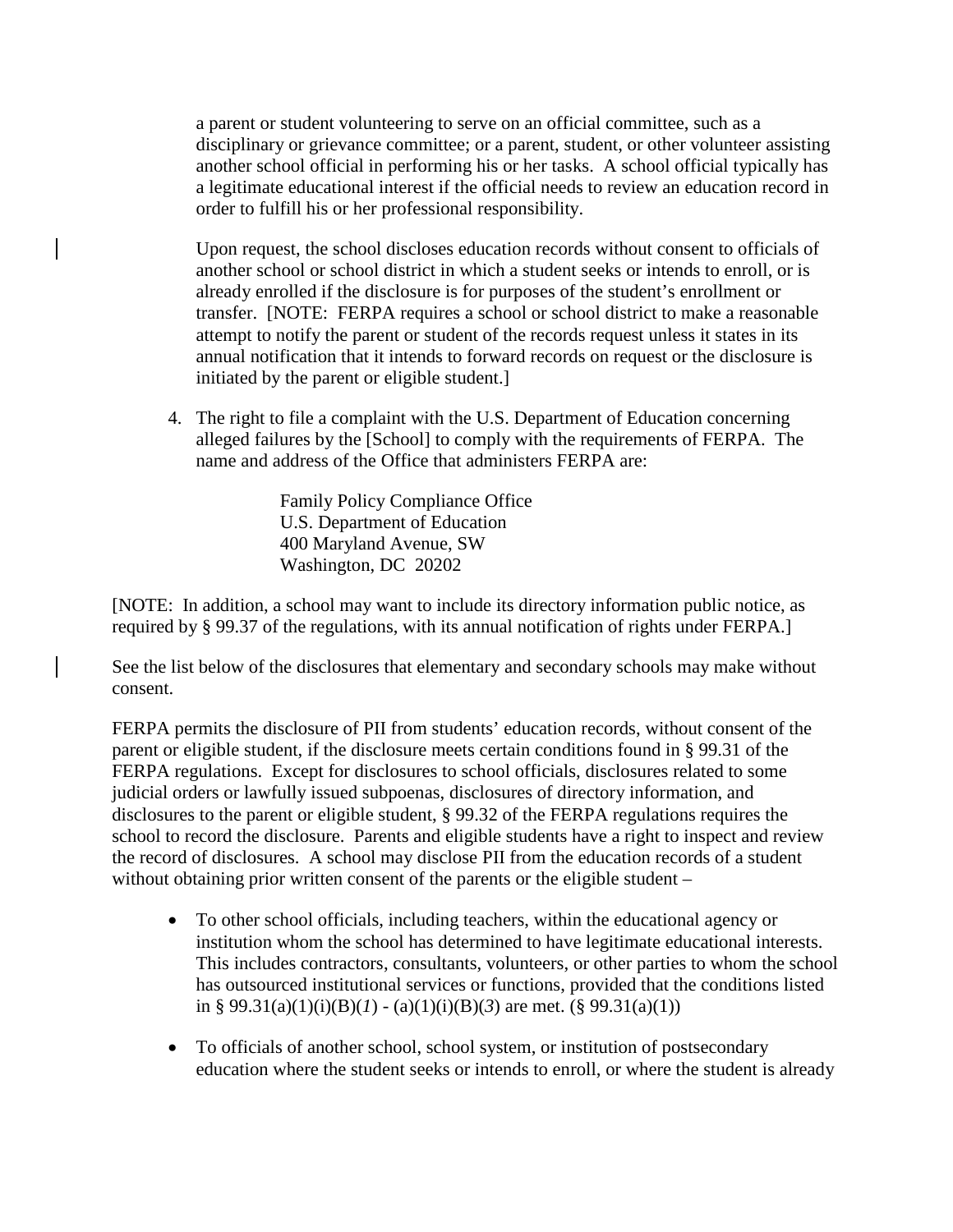enrolled if the disclosure is for purposes related to the student's enrollment or transfer, subject to the requirements of  $\S 99.34.$  ( $\S 99.31(a)(2)$ )

- To authorized representatives of the U.S. Comptroller General, the U.S. Attorney General, the U.S. Secretary of Education, or State and local educational authorities, such as the State educational agency (SEA) in the parent or eligible student's State. Disclosures under this provision may be made, subject to the requirements of § 99.35, in connection with an audit or evaluation of Federal- or State-supported education programs, or for the enforcement of or compliance with Federal legal requirements that relate to those programs. These entities may make further disclosures of PII to outside entities that are designated by them as their authorized representatives to conduct any audit, evaluation, or enforcement or compliance activity on their behalf, if applicable requirements are met.  $(\S$ § 99.31(a)(3) and 99.35)
- In connection with financial aid for which the student has applied or which the student has received, if the information is necessary for such purposes as to determine eligibility for the aid, determine the amount of the aid, determine the conditions of the aid, or enforce the terms and conditions of the aid.  $(\S 99.31(a)(4))$
- To State and local officials or authorities to whom information is specifically allowed to be reported or disclosed by a State statute that concerns the juvenile justice system and the system's ability to effectively serve, prior to adjudication, the student whose records were released, subject to  $\S 99.38$ . ( $\S 99.31(a)(5)$ )
- To organizations conducting studies for, or on behalf of, the school, in order to: (a) develop, validate, or administer predictive tests; (b) administer student aid programs; or (c) improve instruction, if applicable requirements are met.  $(\S 99.31(a)(6))$
- To accrediting organizations to carry out their accrediting functions.  $(\S 99.31(a)(7))$
- To parents of an eligible student if the student is a dependent for IRS tax purposes. (§ 99.31(a)(8))
- To comply with a judicial order or lawfully issued subpoena if applicable requirements are met.  $(\S$  99.31(a)(9))
- To appropriate officials in connection with a health or safety emergency, subject to § 99.36. (§ 99.31(a)(10)
- Information the school has designated as "directory information" if applicable requirements under § 99.37 are met.  $(\S$  99.31(a)(11))
- To an agency caseworker or other representative of a State or local child welfare agency or tribal organization who is authorized to access a student's case plan when such agency or organization is legally responsible, in accordance with State or tribal law, for the care and protection of the student in foster care placement. (20 U.S.C. §  $1232g(b)(1)(L))$